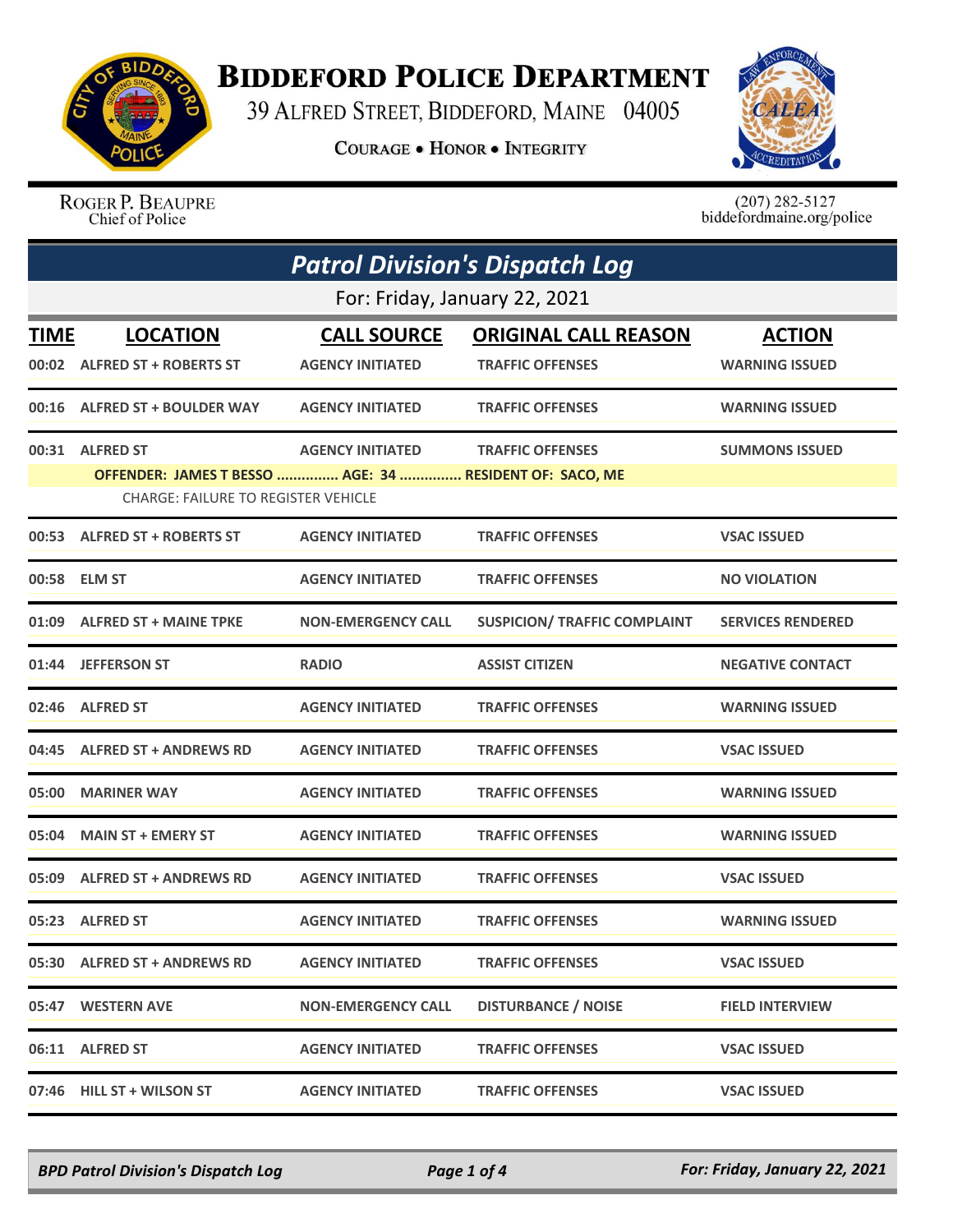| <b>TIME</b>                                                                                                                                                                                                                         | <b>LOCATION</b><br>08:00 PARKVIEW CT                                                                                                                                            | <b>CALL SOURCE</b><br><b>NON-EMERGENCY CALL</b> | <b>ORIGINAL CALL REASON</b><br>911 MISUSE                       | <b>ACTION</b><br><b>SERVICES RENDERED</b> |  |
|-------------------------------------------------------------------------------------------------------------------------------------------------------------------------------------------------------------------------------------|---------------------------------------------------------------------------------------------------------------------------------------------------------------------------------|-------------------------------------------------|-----------------------------------------------------------------|-------------------------------------------|--|
|                                                                                                                                                                                                                                     | 08:15 POOL ST                                                                                                                                                                   | <b>AGENCY INITIATED</b>                         | <b>TRAFFIC OFFENSES</b>                                         | <b>WARNING ISSUED</b>                     |  |
|                                                                                                                                                                                                                                     | 08:22 POOL ST                                                                                                                                                                   | <b>AGENCY INITIATED</b>                         | <b>TRAFFIC OFFENSES</b>                                         | <b>WARNING ISSUED</b>                     |  |
| 08:24 HILL ST                                                                                                                                                                                                                       |                                                                                                                                                                                 | <b>E-911 CALL</b>                               | <b>SUSPICION</b>                                                | <b>SERVICES RENDERED</b>                  |  |
|                                                                                                                                                                                                                                     | 08:35 POOL ST                                                                                                                                                                   | <b>AGENCY INITIATED</b>                         | <b>TRAFFIC OFFENSES</b>                                         | <b>WARNING ISSUED</b>                     |  |
|                                                                                                                                                                                                                                     | 08:48 WEST ST                                                                                                                                                                   | <b>AGENCY INITIATED</b>                         | <b>TRAFFIC OFFENSES</b>                                         | <b>WARNING ISSUED</b>                     |  |
|                                                                                                                                                                                                                                     | 08:57 STATE ST                                                                                                                                                                  | <b>NON-EMERGENCY CALL</b>                       | <b>ASSIST OTHER AGENCY</b>                                      | <b>SERVICES RENDERED</b>                  |  |
|                                                                                                                                                                                                                                     | 08:58 ALFRED ST                                                                                                                                                                 | <b>AGENCY INITIATED</b>                         | <b>TRAFFIC OFFENSES</b>                                         | <b>VSAC ISSUED</b>                        |  |
|                                                                                                                                                                                                                                     | 09:35 ELM ST                                                                                                                                                                    | <b>E-911 CALL</b>                               | <b>DISABLED VEHICLE</b>                                         | <b>SERVICES RENDERED</b>                  |  |
|                                                                                                                                                                                                                                     | 09:44 HIGHLAND ST                                                                                                                                                               | <b>E-911 CALL</b>                               | 911 MISUSE                                                      | <b>SERVICES RENDERED</b>                  |  |
| 09:48 POOL ST + MARBLEHEAD LN<br><b>AGENCY INITIATED</b><br><b>TRAFFIC OFFENSES</b><br><b>SUMMONS ISSUED</b><br>OFFENDER: HOPE JORDAN BUXBAUM  AGE: 46  RESIDENT OF: WESTBROOK, ME<br>CHARGE: OPERATING WITH SUSPENDED REGISTRATION |                                                                                                                                                                                 |                                                 |                                                                 |                                           |  |
|                                                                                                                                                                                                                                     | 10:01 ELM ST                                                                                                                                                                    | <b>NON-EMERGENCY CALL</b>                       | <b>FRAUD / SCAM</b>                                             | <b>SERVICES RENDERED</b>                  |  |
| 10:18                                                                                                                                                                                                                               | <b>SUMMER ST + WINDSOR LN</b>                                                                                                                                                   | <b>NON-EMERGENCY CALL</b>                       | <b>PARKING COMPLAINT</b>                                        | <b>PARKING TICKET ISSUED</b>              |  |
|                                                                                                                                                                                                                                     | <b>10:40 MAIN ST</b>                                                                                                                                                            | <b>NON-EMERGENCY CALL</b>                       | <b>DOMESTIC COMPLAINTS</b>                                      | <b>NEGATIVE CONTACT</b>                   |  |
|                                                                                                                                                                                                                                     | 10:47 ALFRED ST                                                                                                                                                                 | <b>WALK-IN AT STATION</b>                       | <b>COURT ORDERED CHECK IN</b>                                   | <b>CALL TRANSFERRED</b>                   |  |
|                                                                                                                                                                                                                                     | 11:01 POOL ST                                                                                                                                                                   | <b>AGENCY INITIATED</b>                         | <b>WARRANT ARREST</b>                                           | <b>ARREST(S) MADE</b>                     |  |
|                                                                                                                                                                                                                                     | OFFENDER: CHRISTOPHER MARK EVANS  AGE: 38  RESIDENT OF: OLD ORCHARD BEACH, ME<br>CHARGE: OPERATING AFTER HABITUAL OFFENDER REVOCATION- 2 PRIOR<br><b>CHARGE: WARRANT ARREST</b> |                                                 |                                                                 |                                           |  |
|                                                                                                                                                                                                                                     | OFFENDER: DEREK ALBERT COTE  AGE: 36  RESIDENT OF: SACO, ME<br><b>CHARGE: WARRANT ARREST</b>                                                                                    |                                                 |                                                                 |                                           |  |
| 11:48                                                                                                                                                                                                                               | <b>MARINER WAY</b>                                                                                                                                                              | <b>AGENCY INITIATED</b>                         | LIQUOR LAW COMPLIANCE CHECKS SERVICES RENDERED                  |                                           |  |
| 11:55                                                                                                                                                                                                                               | WEST ST + HILL ST                                                                                                                                                               | <b>AGENCY INITIATED</b>                         | <b>TRAFFIC OFFENSES</b>                                         | <b>WARNING ISSUED</b>                     |  |
| 12:18                                                                                                                                                                                                                               | <b>BACON ST</b>                                                                                                                                                                 | NON-EMERGENCY CALL CRIMINAL MISCHIEF            | OFFENDER: JUDITH AMY DENGER  AGE: 51  RESIDENT OF: PORTLAND, ME | <b>SUMMONS ISSUED</b>                     |  |
|                                                                                                                                                                                                                                     | CHARGE: CRIMINAL MISCHIEF<br>CHARGE: VIOLATING CONDITION OF RELEASE                                                                                                             |                                                 |                                                                 |                                           |  |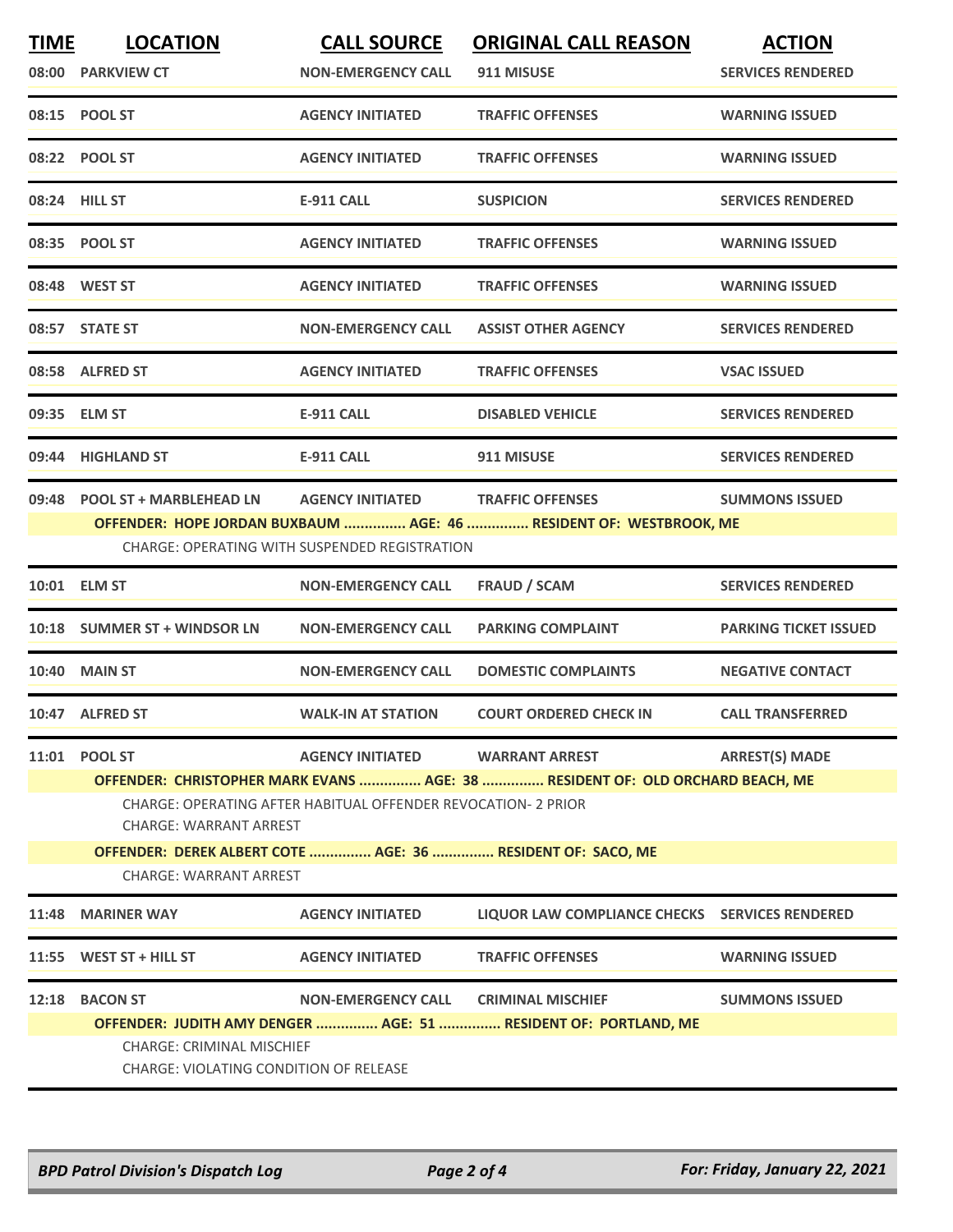| <b>TIME</b> | <b>LOCATION</b><br>13:02 POOL ST       | <b>CALL SOURCE</b><br><b>NON-EMERGENCY CALL</b>                                                         | <b>ORIGINAL CALL REASON</b><br><b>VEHICLE CRASH - POLICE ONLY</b>     | <b>ACTION</b><br><b>SUMMONS ISSUED</b> |
|-------------|----------------------------------------|---------------------------------------------------------------------------------------------------------|-----------------------------------------------------------------------|----------------------------------------|
|             |                                        |                                                                                                         | OFFENDER: JOHN PHILLIP ROBERTS  AGE: 50  RESIDENT OF: BIDDEFORD, ME   |                                        |
|             | CHARGE: VIOLATING CONDITION OF RELEASE | CHARGE: OPERATING WHILE LICENSE SUSPENDED OR REVOKED<br>CHARGE: LEAVING SCENE OF MOTOR VEHICLE ACCIDENT |                                                                       |                                        |
|             | 13:23 JEFFERSON ST                     | <b>NON-EMERGENCY CALL</b>                                                                               | <b>VEHICLE CRASH - POLICE ONLY</b>                                    | <b>ARREST(S) MADE</b>                  |
|             | CHARGE: OUI (DRUG OR COMBO)            | CHARGE: UNLAWFUL POSSESSION OF SCHEDULED DRUG                                                           | OFFENDER: ASHLEY MARIE MALASPINO  AGE: 29  RESIDENT OF: BIDDEFORD, ME |                                        |
|             | 13:37 OAK ST                           | <b>AGENCY INITIATED</b>                                                                                 | <b>ANIMAL COMPLAINT</b>                                               | <b>SERVICES RENDERED</b>               |
|             | 13:40 ELM ST                           | <b>E-911 CALL</b>                                                                                       | 911 MISUSE                                                            | <b>DISPATCH HANDLED</b>                |
|             | 13:44 PROSPECT ST                      | <b>AGENCY INITIATED</b>                                                                                 | <b>ANIMAL COMPLAINT</b>                                               | <b>NEGATIVE CONTACT</b>                |
|             | <b>14:04 HILL ST</b>                   | <b>AGENCY INITIATED</b>                                                                                 | <b>ANIMAL COMPLAINT</b>                                               | <b>NEGATIVE CONTACT</b>                |
|             | <b>14:13 SOUTHGATE AVE</b>             | <b>AGENCY INITIATED</b>                                                                                 | <b>ANIMAL COMPLAINT</b>                                               | <b>NEGATIVE CONTACT</b>                |
|             | 14:20 ALFRED ST                        | <b>WALK-IN AT STATION</b>                                                                               | <b>PAPERWORK</b>                                                      | <b>REFERRED OTHER AGENCY</b>           |
| 14:25       | <b>DECHENE AVE</b>                     | <b>AGENCY INITIATED</b>                                                                                 | <b>ANIMAL COMPLAINT</b>                                               | <b>NO VIOLATION</b>                    |
|             | 14:48 WEST ST                          | <b>AGENCY INITIATED</b>                                                                                 | <b>ANIMAL COMPLAINT</b>                                               | <b>NEGATIVE CONTACT</b>                |
|             | 14:55 INNER CIR                        | <b>AGENCY INITIATED</b>                                                                                 | <b>ANIMAL COMPLAINT</b>                                               | <b>NEGATIVE CONTACT</b>                |
|             | 14:55 CUTTS ST                         | <b>NON-EMERGENCY CALL</b>                                                                               | <b>ASSAULT</b>                                                        | <b>REPORT TAKEN</b>                    |
|             | 15:02 WOOD ISLAND ACR                  | <b>AGENCY INITIATED</b>                                                                                 | <b>ANIMAL COMPLAINT</b>                                               | <b>NEGATIVE CONTACT</b>                |
|             | 15:26 KING ST                          | <b>E-911 CALL</b>                                                                                       | 911 MISUSE                                                            | <b>DISPATCH HANDLED</b>                |
|             | 15:38 SACO FALLS WAY                   | <b>WALK-IN AT STATION</b>                                                                               | <b>THEFT</b>                                                          | <b>REPORT TAKEN</b>                    |
|             | <b>15:58 BRADBURY ST</b>               | <b>NON-EMERGENCY CALL</b>                                                                               | <b>MENTAL ILLNESS CASES</b>                                           | <b>SERVICES RENDERED</b>               |
|             | 16:01 SUMMER ST                        | <b>E-911 CALL</b>                                                                                       | <b>SUSPICION</b>                                                      | <b>SERVICES RENDERED</b>               |
|             | 16:07 GRAHAM ST                        | <b>E-911 CALL</b>                                                                                       | <b>DISTURBANCE / NOISE</b>                                            | <b>FIELD INTERVIEW</b>                 |
|             | <b>16:10 EDWARDS AVE</b>               | <b>NON-EMERGENCY CALL</b>                                                                               | <b>ASSAULT</b>                                                        | <b>SERVICES RENDERED</b>               |
|             | <b>16:20 PIERSONS LN</b>               | <b>E-911 CALL</b>                                                                                       | 911 MISUSE                                                            | <b>DISPATCH HANDLED</b>                |
|             | 17:14 FOLSOM DR                        | <b>NON-EMERGENCY CALL</b>                                                                               | <b>FRAUD / SCAM</b>                                                   | <b>NO ACTION REQUIRED</b>              |

*BPD Patrol Division's Dispatch Log Page 3 of 4 For: Friday, January 22, 2021*